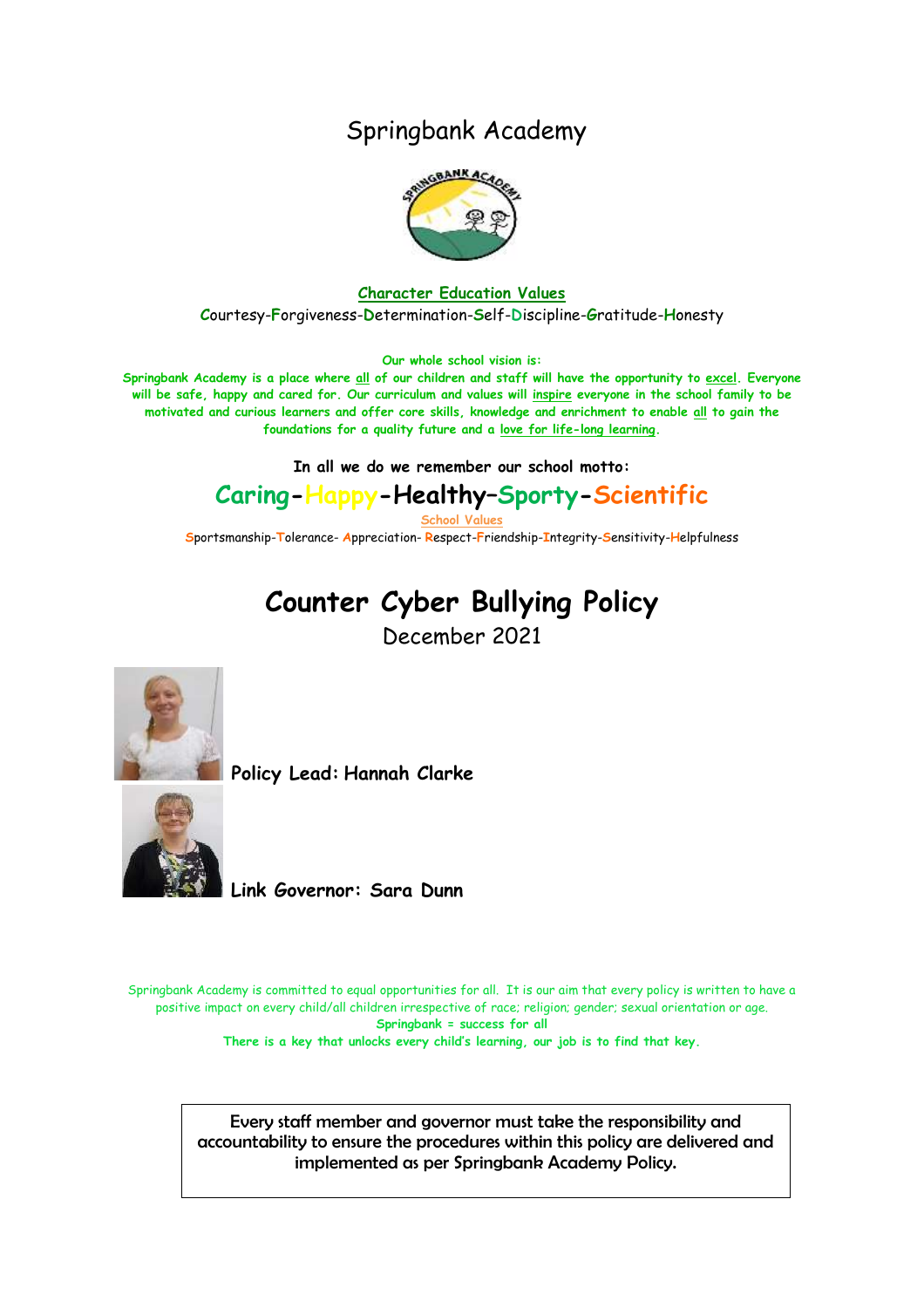## **COUNTER CYBER BULLYING POLICY**

Springbank Academy believes that everyone in the school community has the right to learn and to teach in a supportive and caring environment without fear of being bullied. We are committed to helping all members of the school community to benefit from information and communication technology, whilst understanding its risks, and to equip children with the knowledge and skills to be able to use it safely and responsibly.

#### **Aims**

This policy aims to ensure that:

1. Pupils, staff and parents know about cyber bullying and its consequences;

2. We have the knowledge, policies and procedures to prevent and, if necessary, to deal with cyber bullying in school or within the school community;

3. We monitor the effectiveness of our procedures.

#### **What is Cyberbullying?**

The increasing use of digital technology and the internet has also provided new and particularly intrusive ways for bullies to reach their victims.

Cyberbullying can take many forms. Bullying online can often start in school and then be progressed online or start online and influence behaviour in school.

Whilst most incidents of Cyberbullying occur outside school, we offer support and guidance to parents/carers and their children who experience online bullying and treat Cyberbullying with the same severity as any other forms of bullying.

Cyberbullying can include: -

- Hacking into someone's account/sites
- Posting prejudice/hate messages
- Impersonating someone on line
- Public posting of images
- Exclusion
- Threats and manipulation
- Stalking

#### **Cyber bullying may be carried out in many ways, including:**

- Threatening, intimidating or upsetting text messages.
- Threatening or embarrassing pictures and video clips via mobile phone cameras.
- Silent or abusive phone calls or using the victim's phone to harass others, to make them think the victim is responsible.
- Threatening or bullying emails, possibly sent using a pseudonym or someone else's name.
- Menacing or upsetting responses to someone in a chat-room.
- Unpleasant messages sent during instant messaging.
- Unpleasant or defamatory information posted to blogs, personal websites and social networking sites (e.g. Facebook).

#### **In some cases this type of bullying can be a criminal offence.**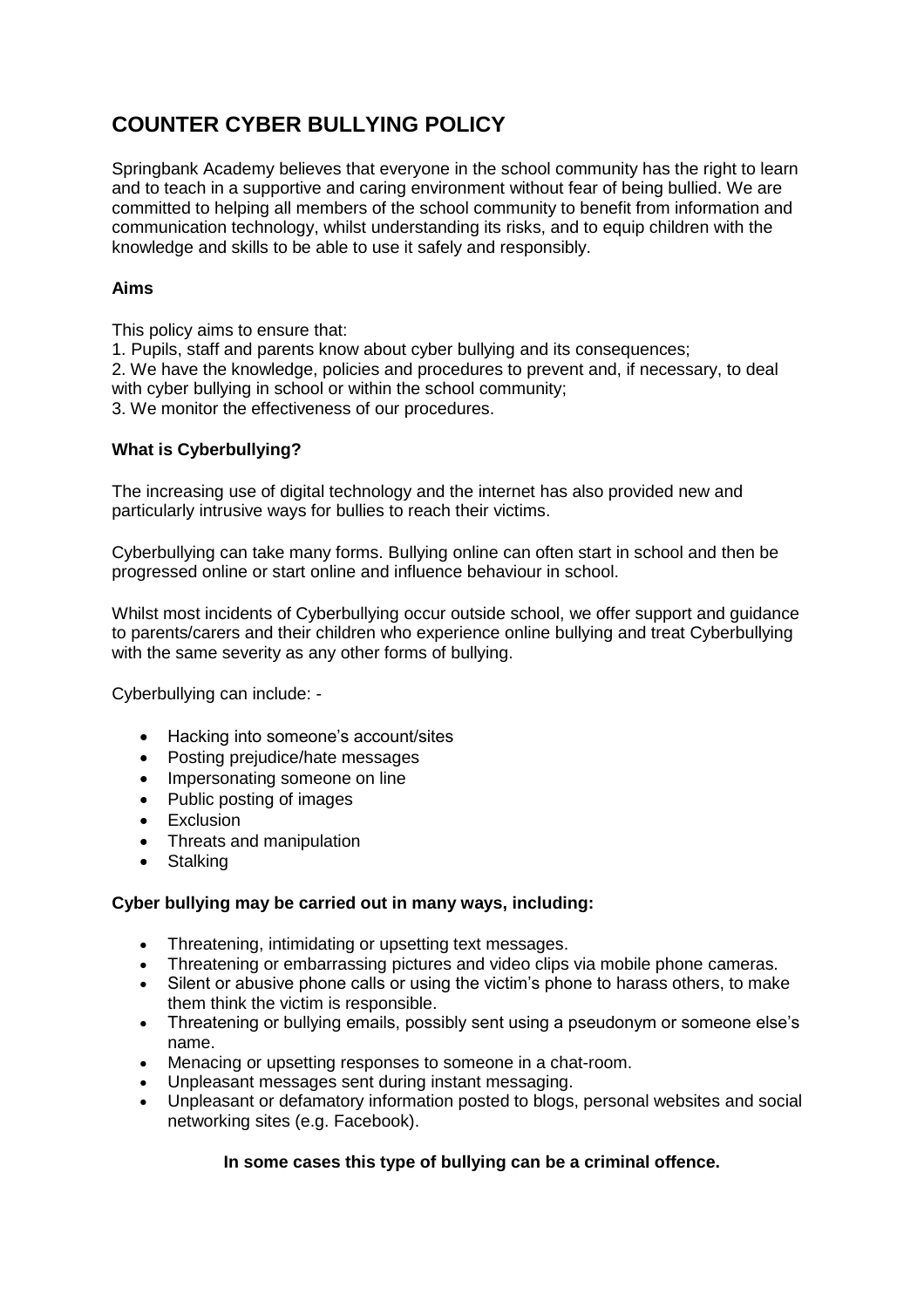#### **Understanding and information**

- The Computing Lead will act, as an e-Safety Officer, to oversee the practices and procedures outlined in this policy and monitor their effectiveness.
- The e-Safety Officer will ensure that the school maintains details of agencies and resources that may assist in preventing and addressing bullying.
- Staff will be trained to identify signs of cyber bullying and will be helped to keep informed about the technologies that children commonly use.
- A Code of Advice (see Appendix 1) will be developed, periodically reviewed and communicated to help pupils protect themselves from being caught up in cyber bullying and to advise them on reporting any incidents.
- Pupils will be informed about cyber bullying through curricular and pastoral activities.
- Pupils and staff are expected to comply with the school's Acceptable use of ICT Policy.
- Parents will be provided with information and advice on cyber bullying.

#### **Practices and Procedures**

- The responsibilities of the school and of pupils as set out in the Anti-Bullying Policy apply also to this policy.
- Positive use of ICT will be promoted and the Acceptable use of ICT Policy will be kept under review as technologies develop.
- CPD and INSET may be used to help staff develop their own practices and support pupils in safe and responsible use of ICT.
- The school will encourage safe use of ICT, emphasising, for example, the importance of password security and the need to log out of accounts.
- The school will promote the message that asking for help is the right thing to do and all members of the school community will be informed how cyber bullying can be reported.
- Confidential records will be kept of all cyber bullying incidents.

#### **Responding to cyber bullying**

Cyber bullying will generally be dealt with through the schools countering-bullying policy. A cyber bullying incident might include features different to other forms of bullying, prompting a particular response. Key differences might be:

- Impact: possibly extensive scale and scope
- Location: the anytime and anywhere nature of cyber bullying
- Anonymity: the person being bullied might not know who the perpetrator is
- Motivation: the perpetrator might not realise that his/her actions are bullying
- Evidence: the subject of the bullying will have evidence of what happened

#### **Support for the person being bullied**

As with any form of bullying, support for the individual will depend on the circumstances. Examples include:

- Emotional support and reassurance that it was right to report the incident
- Advice not to retaliate or reply, but to keep the evidence and show or give it to their parent or a member of staff
- Advice on other aspects of the code to prevent re-occurrence
- Advice on how the perpetrator might be blocked from the individual's sites or services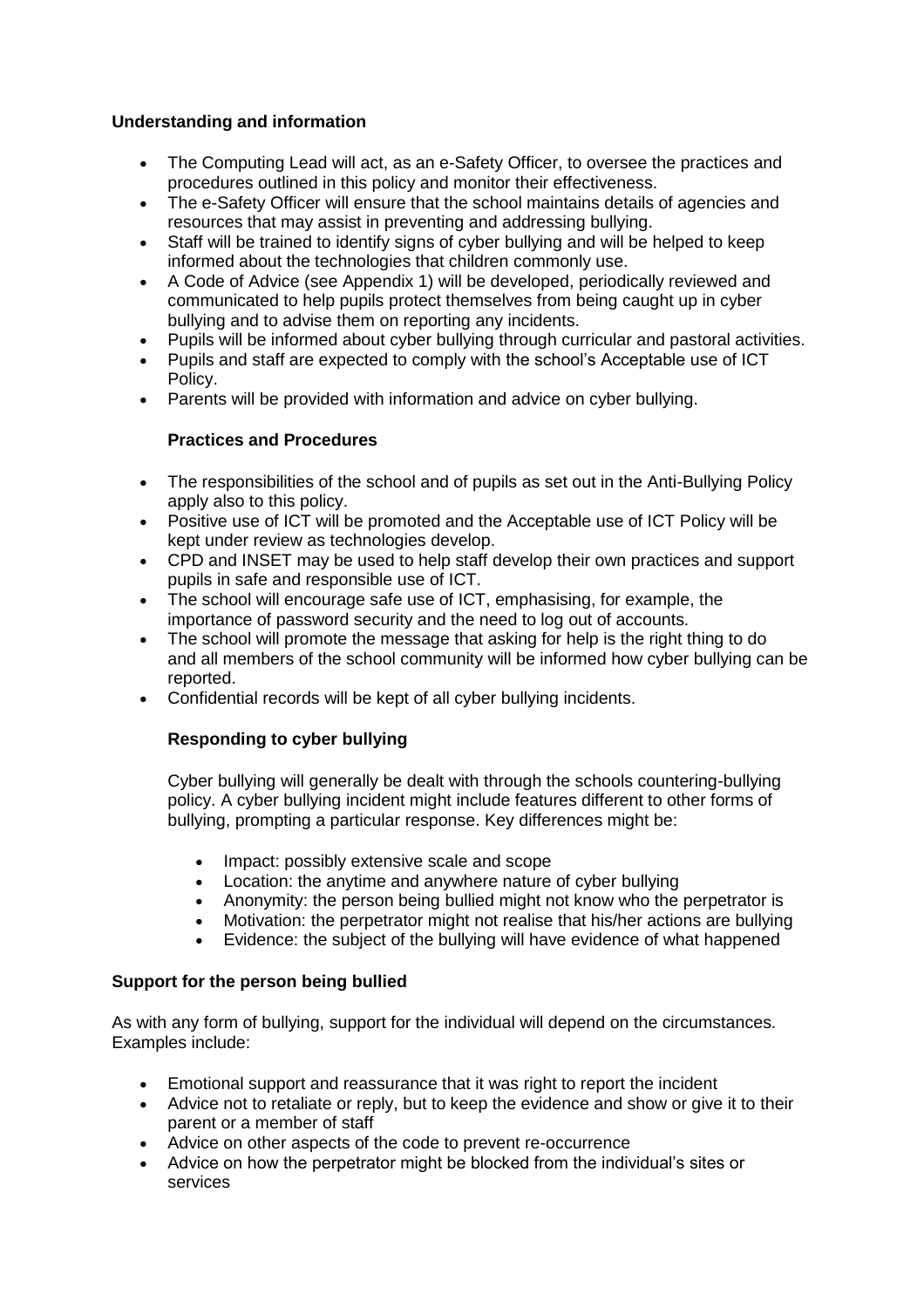- Actions, where possible and appropriate, to have offending material removed
- Advice to consider changing email addresses and/or mobile phone numbers
- Discuss contacting the police in cases of suspected illegal content

#### **Investigation**

Again, the nature of any investigation will depend on the circumstances. It may include, for example,

- Review of evidence and advice to preserve it, for example by saving or printing (e.g. phone messages, texts, emails, website pages).
- Efforts to identify the perpetrator, which may include looking at the media, systems and sites used. Witnesses may have useful information.
- Requesting a pupil to reveal a message or other phone content or confiscating a phone. Staff do not have the authority to search the contents of a phone.

#### **Working with the perpetrator**

Work with the perpetrator and any sanctions will be determined on an individual basis, in accordance with the Anti-Bullying Policy, with the intention of:

- Helping the person harmed to feel safe again and be assured that the bullying will stop.
- Holding the perpetrator to account, so they recognise the harm caused and do not repeat the behaviour.
- Helping bullies to recognise the consequences of their actions and facilitating change in their attitude and behaviour.
- Demonstrating that cyber bullying, as any other form of bullying, is unacceptable and that the school has effective ways of dealing with it.

#### **Evaluating the effectiveness of counter bullying procedures**

- Members of staff will report any incidents of cyber bullying to the Head teacher.
- The Head teacher will review any serious incidents and ensure that an annual review of Cyber Bullying and the Anti-Bullying procedures are carried out.
- The review will take into account comments and suggested areas for improvement from staff and students, including input from the School Council.

### **Appendix 1 Cyber Safety Code**

#### **Three Steps to Safety**

1. Respect other people - online and off. Don't spread rumours about people or share their secrets, including phone numbers or passwords.

2. If someone insults you online or by phone, stay calm. Ignore them, but tell someone you trust.

3. "Do as you would be done by!" Think how you would feel if you were bullied. You are responsible for your behaviour - so don't distress other people or encourage others to do so.

#### **Text / video messaging**

- You can turn off incoming messages for a couple of days.
- If bullying persists you can change your number (ask your mobile phone provider).